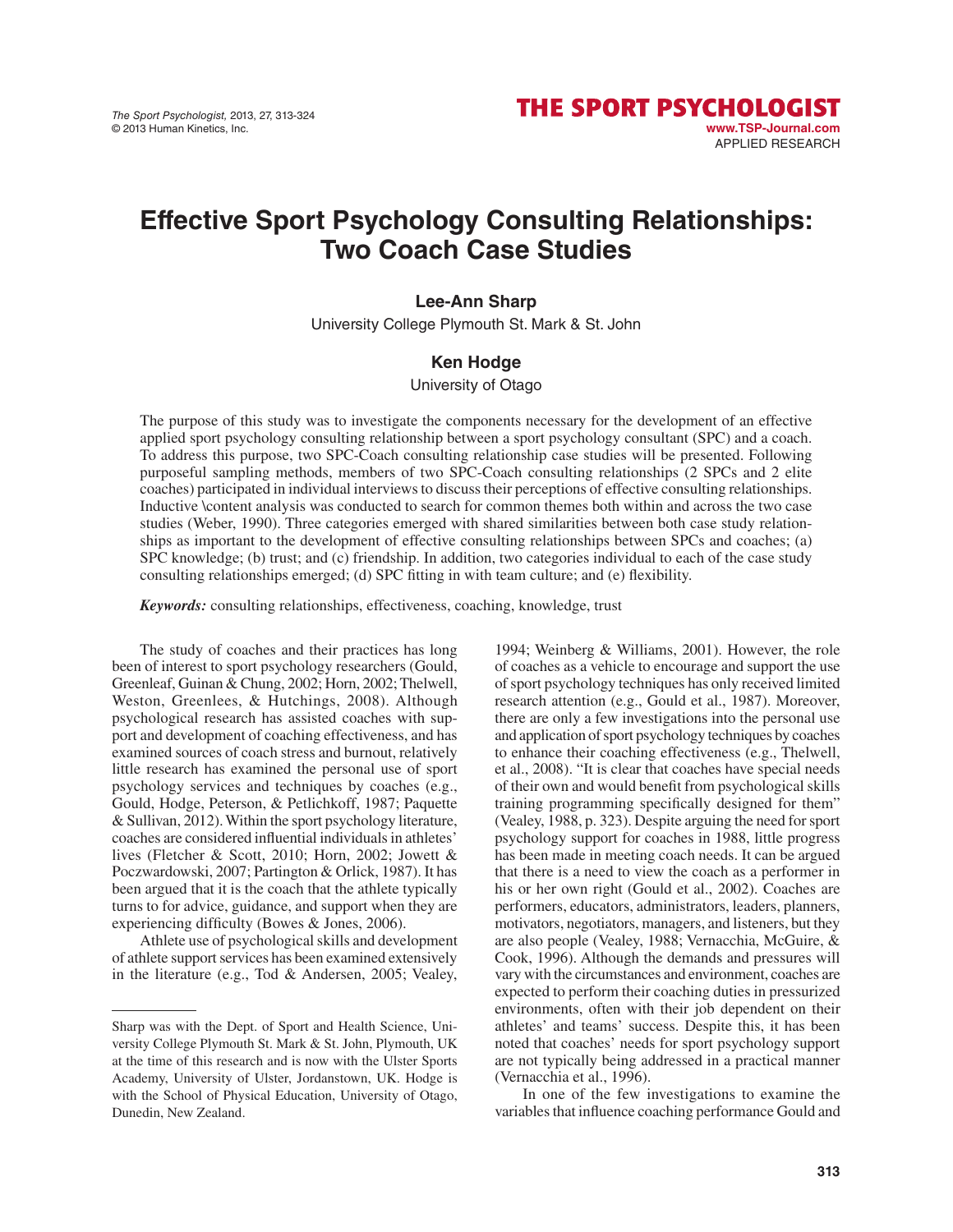colleagues (2002) surveyed 65 coaches who participated in the Atlanta and Nagano Olympic games. Coaches reported that interacting with SPCs along with keeping things focused and simple, impacted positively on their coaching effectiveness. Coaches believed that their effectiveness was enhanced with not only SPC support for their athletes before and at the Olympic games but also sport psychology support for the coaches themselves. Despite the recommendations from the participants for enhanced sport psychology support and education for coaches, Gould et al. (2002) argued that "sport psychology researchers have failed to study psychological skills for coaching effectiveness, especially at the elite level" (p. 248).

More recently, Thelwell et al. (2008) used semistructured interviews to explore the use of psychological skills by 13 elite coaches. With the aim of developing an understanding of whether, and for what purposes psychological skills were employed, all 13 elite coaches reported using some form of psychological skills. Findings indicated that coaches reported using more self-talk and imagery compared with relaxation and goal setting across a range of competition and training situations. The education and development of these skills emerged as the result of attending coach-education courses in which the importance of psychology for performance was presented. Although these findings provide some insight into the use of psychological skills by elite coaches; there is a need for a more in-depth examination of how sport psychology support should be structured and tailored to meet the specific needs of the individual coach.

One of the few discussions of sport psychology support services for coaches was the position paper of Giges, Petitpas, and Vernacchia (2004). These researchers identified the need for individualized sport psychology support services that meet their individual needs and motivations. Giges et al. emphasized the need for SPCs to assist coaches in the development of awareness of their own personal needs, as these are frequently the same as those of the athletes they coach (e.g., performance anxiety, job insecurity, coping with stress, and time management). In addition, they suggested that SPCs should assist coaches to explore the thoughts, feelings, behaviors that may be inhibiting their ability to achieve the desired performance outcome (Giges et al., 2004). In commencing work with a coach Giges et al. (2004) suggested the starting point should be the development of an effective consulting relationship or working alliance, and the building of trust between both individuals.

Considering the recommendations made by sport psychology practitioners and researchers regarding the positive impact the consulting relationship can have on the outcome of intervention work (e.g., Giges et al., 2004; Orlick & Partington, 1987; Sharp & Hodge, 2011), there is limited empirical research to date examining the characteristics of effective consulting relationships between SPCs and the clients they consult with. Petitpas, Giges, and Danish (1999) discussed the consulting relationship between the SPC and athlete in relation to its implications

for training future practitioners and contended that the relationship between the SPC and athlete was similar to that of the therapist and client. Considering this, these authors discussed three qualities within the therapistclient relationship: (i) transference relationships, "a process that occurs in psychotherapy when the client begins to respond (behaviorally, cognitively, emotionally, conatively) to the therapist in ways that resemble patterns of response to significant others in the client's life" (Andersen, 2004, p. 74)., (ii) facilitative conditions, including congruence, empathetic understanding, and unconditional positive regard, and (iii) the working alliance, where the therapist and client work together to aid positive client development. Andersen and Williams-Rice (1996) raised concerns regarding the lack of attention given to transference and countertransference in an applied sport psychology setting. Since these concerns were raised, research has been conducted by Andersen and colleagues (Van Raalte & Andersen, 2000; Price & Andersen, 2000; Sharp & Hodge, 2011) and through a more recent investigation into SPC self-awareness conducted by Winstone and Gervis (2006), highlighting the need for SPCs to develop an awareness of transference and countertransference within their consulting relationships and how these might be addressed. Recently, Sharp and Hodge (2011) investigated the components necessary for establishing an effective consulting relationship between the SPC and athlete, from both the athlete and SPCs perspectives. Results identified five components essential for an effective consulting relationship: (a) the athlete must be an active participant; (b) the SPC must demonstrate an awareness of client boundaries of confidentiality (c) consulting relationship is flexible; (d) consulting relationship is open, honest and respectful; and (e) contributions from both athlete and SPC. Considering the limited research that has examined the consulting relationship between the SPC and their client, there is a need to extend this research to explore the components necessary for an effective relationship between a SPC and coach.

Extending beyond sport psychology the *working alliance* has been a topic of intense theoretical and empirical interest within psychotherapy and counseling literatures (Horvath, 2006). The collaborative relationship between client and therapist in the therapeutic setting has been established as the most robust predictor of psychotherapy outcomes (Norcross, 2002); with stronger alliances being associated with more positive therapeutic outcomes (Gelso & Hays, 1998). The impact of the relationship between therapist and client appears to be independent of the type of therapy and whether the outcome is assessed from the perspective of the therapist, client, or independent observer (Horvath, 2001). This research area raises the question of why sport psychology researchers have not considered examining the "we" of the consulting relationship, in addition to the two separate "I"s or the two separate individuals in the dyad relationship.

The purpose of the current study was to investigate the components necessary for the development of an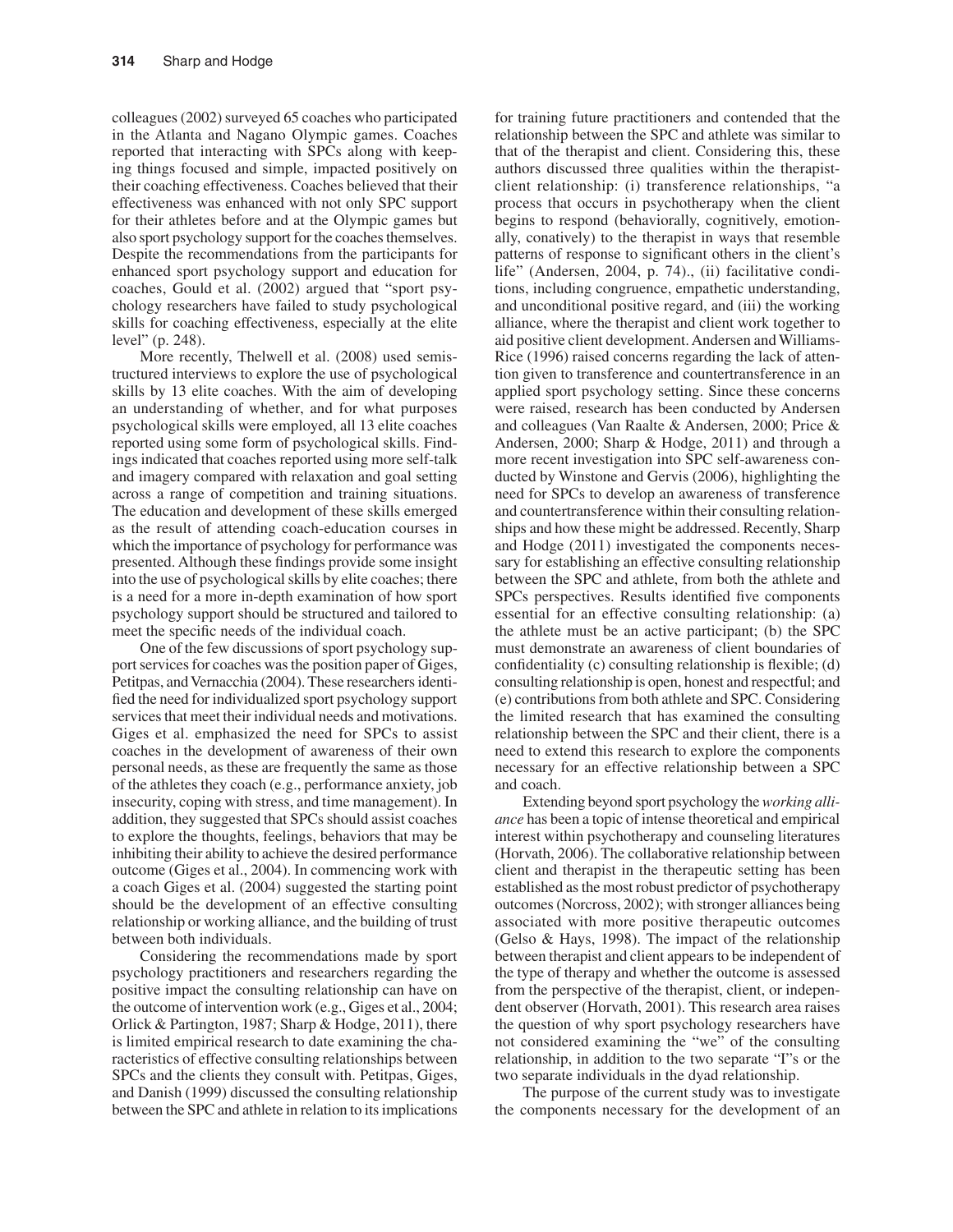effective consulting relationship between the SPC and coach. To be able to address this purpose, two consulting relationship case studies (perceived to be effective by both dyad members) will be presented. Some have argued that there is a need for case study practice in sport psychology to advance the development of competent future SPCs (e.g., Rotella, Boyce, Allyson, & Savis, 1998).The use of case studies within sport psychology have been seen to play an "integral role in the accumulation of knowledge... and can promote the development of intervention strategies for enhancing performance and psychological well-being" (Smith, 1989; p. 11). Researchers have suggested that case study analysis is a research method that differs from other forms of investigation and demonstrates a number of strengths (Yin, 2003). A case study approach examines whole units in their totality and not aspects or variables of these units; it studies a single unit (e.g., the consulting relationship between the SPC and coach; one unit); the respondents are regarded as experts, rather than just a source of data. The lessons to be learned from these typical cases are assumed to be informative about the experiences of the average person or situation (Yin, 2003). Furthermore, the strength of applying this approach to examining the consulting relationship is the concentration on a particular relationship and studying it in its own right (Robson, 2002). Stake (2000) further argued that the value of a case study approach to practitioners is in its extension of experience.

# **Method**

### **Participants**

Two sport psychology consulting relationships were purposively sampled for this investigation. Access to the SPC was via the Sport and Exercise Science New Zealand accredited Mental Skills Trainer list. The SPC was contacted via e-mail and asked if he would be willing to participate in an individual interview to discuss one specific consulting relationship he has been involved in. The sampling criteria involved the SPC suggesting a typical sport psychology consulting relationship that they were currently involved in or had been recently involved. The SPC was then asked to contact the coach involved in the relationship and ask if he/she would be willing to participate in the current study. In addition, the SPC was asked if that coach would grant permission for the primary investigator to contact them directly. The criteria for selection as a case study included (a) the coach was coaching at an elite level, with access to the funding to use the services of a SPC; (b) the SPC was accredited with Sport and Exercise Science New Zealand (SESNZ), therefore having completed adequate training in the provision of sport psychology and mental skills training support and (c) the consulting relationship had lasted over an extended period of time (at least three months; more than a single consulting session). Two male SPCs and two male coaches from two different team sports

volunteered to participate in this study. Further details of these participants will be provided in the relationship histories.

### **Data Collection**

Qualitative face-to-face semistructured interviews were conducted individually with the SPC and coach, which focused on the SPC-coach consulting relationship. An interview guide was developed to ensure that the same systematic and comprehensive lines of inquiry were followed with each individual interviewed (a copy of the interview guide can be obtained on request from the first author). Following university research board ethical approval, the SPC and coach were contacted via e-mail to organize individual face-to-face interviews. Interviews were organized at a time and location suitable to each participant and were conducted by the first author who had been trained in qualitative research methodology. Specific reference was made to the issue of confidentiality, with each participant made aware that what they talked about during their interview would not be discussed with the other member of their consulting relationship. Each interview was audio-recorded with the participant's written consent and lasted between 70 and 90 min, generating a total of 79 single-spaced, typed pages of data.

### **Analysis and Interpretation**

An inductive content analysis was conducted on data collected during the coach and SPC interviews to search for common themes between dyad members (Weber, 1990). This approach involved classifying the information from the individual interviews, reducing it to more relevant and manageable information units to form explanations that reflected the detail, evidence, and examples provided by participants during the interviews. The confidentiality of participants was maintained in the following results section by altering the sport in which the coach coached and editing identifying sections of the dialogue.

#### **Trustworthiness**

A number of trustworthiness methods were implemented in an attempt to ensure accurate and rigorous findings are presented to the reader (Sparkes, 1998). First, a member checking procedure was employed. Verbatim interview transcripts along with the researcher's preliminary interpretations were then sent to each participant for member checking. Each participant was asked to confirm the accuracy of the transcript and researcher's interpretations, and to confirm that their thoughts and experiences were being accurately represented. Second, validation discussions of emergent concepts and categories between the primary researcher and two experienced sport psychology researchers independent of the analysis process occurred. Third, an audit trail of all raw data quotes was conducted by the second author. Fourth extensive participant quotations were included in the results.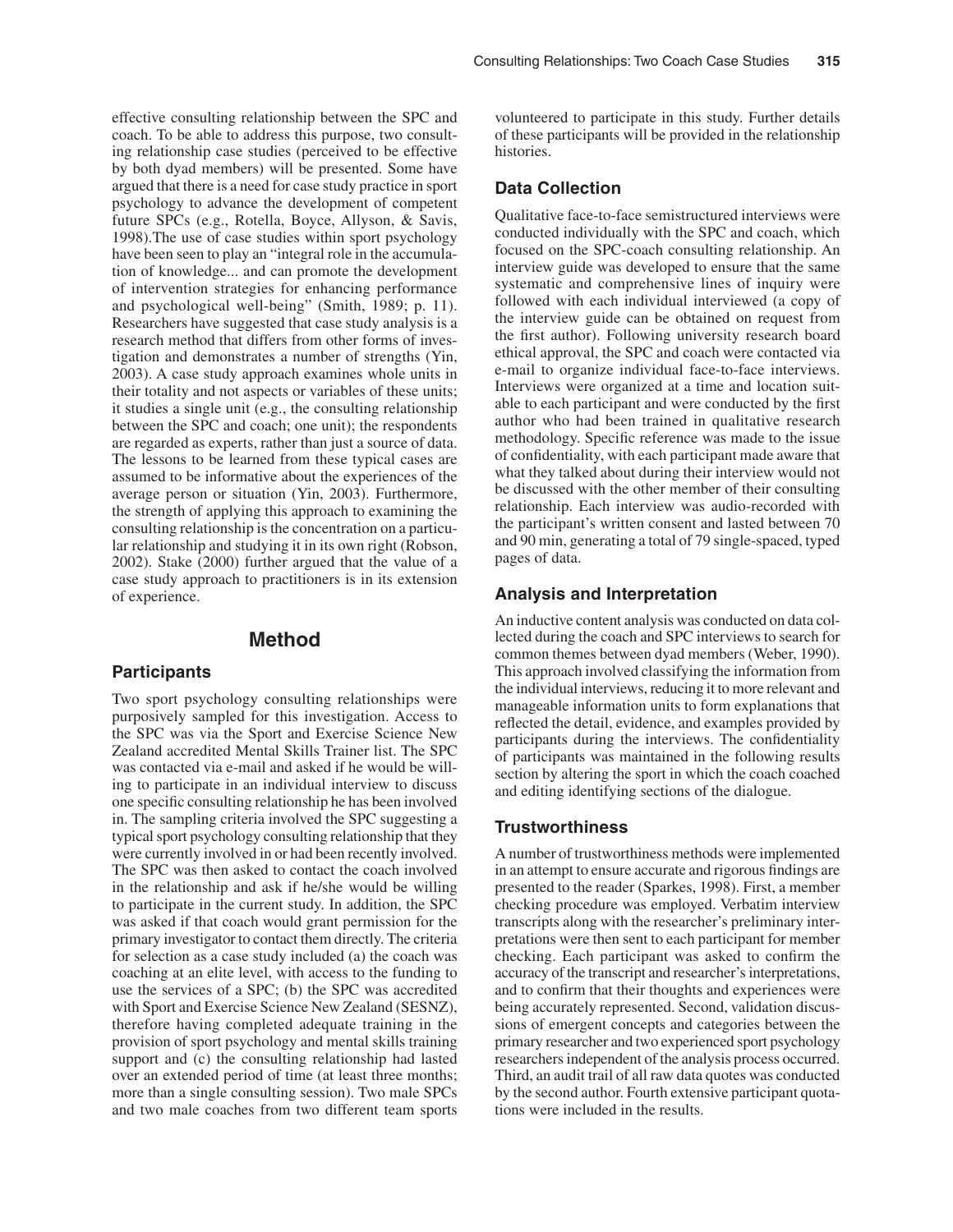# **Results and Discussion**

First, a brief history of the consulting relationship will be provided. For the purpose of this investigation the two case study consulting relationships will be identified as CS1 and CS2. As often is the case in qualitative investigations, the description and interpretation of data are closely related. With the aim of avoiding repetition and guided by the emergent categories, the results and discussion sections are integrated. Three emergent categories with shared similarities between both case study relationships will be discussed first: (a) SPC knowledge; (b) trust; and (c) friendship. In addition, two further emergent categories specific to each of the two case study relationships will be discussed; (d) fitting in with team culture (CS1); and (e) flexibility (CS2; see Table 1).

### **Consulting Relationship History**

*Case Study One.* This consulting relationship consisted of a male SPC (SPC1) and a male coach (C1), who coached a national wheelchair team sport. SPC1 was aged 34 years old, was British, had completed a master's degree in health and exercise psychology and had 10 years of experience working with coaches and athletes in the SPC role. C1 was 46 years old, was "New Zealand European" and had been coaching the national squad for a number of years, during which time the squad had achieved gold and silver medals at a number of pinnacle world sporting events. C1's appointment as national team coach was his first coaching appointment at an elite level. During C1's own playing career as a member of the national wheelchair team sport, he and his teammates achieved bronze and silver medals at a number of world pinnacle sporting events.

**Table 1 Case Studies Emergent Categories and Concepts**

| <b>Categories</b>               | <b>Concepts</b>                                              |
|---------------------------------|--------------------------------------------------------------|
| SPC knowledge                   | Knowledge of client's sport                                  |
|                                 | Knowledge of the client                                      |
|                                 | SPC knowledge of sport psychology<br>theories and techniques |
| Trust                           | SPC needs to gain client trust                               |
|                                 | Confidentiality is essential                                 |
| Friendship                      | Common interests                                             |
|                                 | Open communication                                           |
|                                 | Need for clear boundaries                                    |
| Fitting in with<br>team culture | SPC must be embedded in the team                             |
|                                 | SPC must show understanding of the<br>team                   |
| Flexibility                     | Flexibility in format                                        |
|                                 | Flexibility in consulting approach                           |

The consulting relationship between C1 and SPC1 had been ongoing for five years. Both dyad members indicated that the relationship was "We work very well together, I think it's very successful" (C1). Both relationship members explained that the relationship was formed as a result of a recommendation from the former coach of the national team. "We went right back to basics really… what are our values, what does it mean to be a [member of the national wheelchair team?] What's important, what are we striving to do, what defines a [member of the national wheelchair team?]" (C1). At the time of the interview the role of SPC1 had changed in the buildup to a major international pinnacle event from working with C1and his athletes on mental skills training to also working with C1. "Coach mentoring upfront… I worked on his coaching skills. [He was a] very naïve coach… It was more around different approaches to performance enhancement and performance and being clear on objectives" (SPC1). Throughout the consulting relationship C1described SPC1 as, "A sounding board, he was sort of like my right hand man".

*Case Study Two.* This consulting relationship consisted of a male SPC (SPC2) and male coach (C2) who coached a senior club rugby side and was a member of a provincial rugby high performance coaching team. SPC2 was 42 years old, from a "New Zealand Middle Eastern" background, had completed a PhD in sport psychology and had 7 years of experience working with athletes and coaches in the SPC role. C2 was 33 years old, from a "New Zealand Fijian" background and had been coaching formally for three years; during his own rugby playing career the coach had captained his national rugby team in two world pinnacle rugby events.

The consulting relationship between SPC2 and C2 started as a result of C2 seeking assistance from SPC2 for work he was doing with the players in his senior club side. SPC2 explained, "I think because he had been associated with high performance rugby and the networks. He wanted to utilize the same facilities that the high performance guys were using [for his club rugby team]". The consulting relationship had been ongoing for 12 months; C2 believed the focus of the relationship was, "Initially team-focused. But then the relationship became more focused on what my needs were [as a coach] and he became a sounding board and someone to reflect my ideas upon, get ideas bounced back". However, during the consulting relationship C2 was appointed to the coaching staff of the senior provincial rugby team. This appointment meant that he was no longer eligible to coach at a senior club level and resulted in the consulting relationship changing to one where SPC2 was working on an individual basis with the coach and not his players.

C2 described his consulting relationship with SPC2 as successful. Success was defined as, "The improvements I've made in myself because of it and the impact that the direction he's given me and the results it's had on the team." However, the coach also noted that there were still things within the relationship that needed to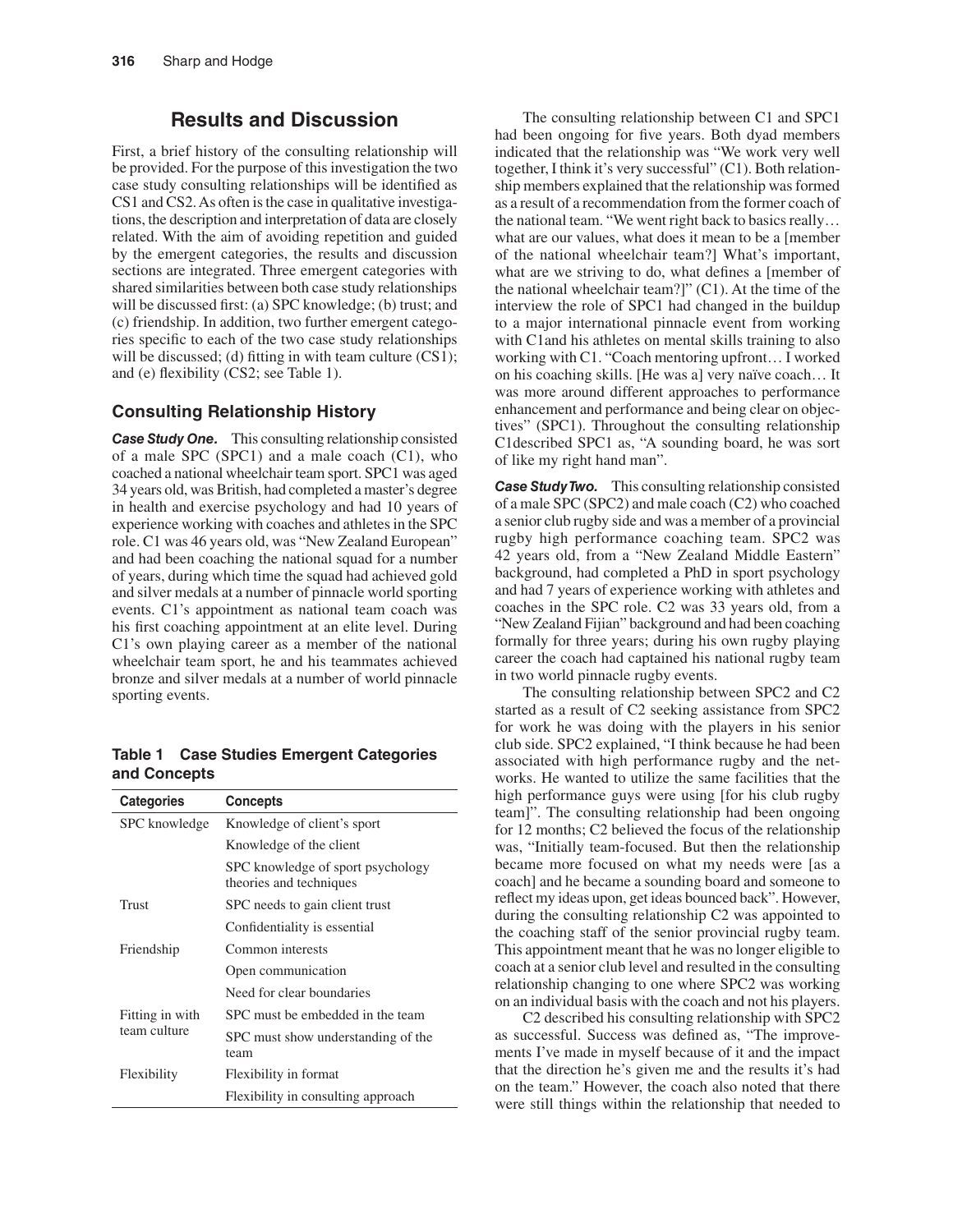be improved and developed. This sentiment was also commented on by SPC2 who rated the success of the consulting relationship a seven out of ten. Nevertheless, SPC2 explained the consulting relationship as, "A bit sporadic. I guess having been used to working with high performance [people] there wasn't the attention to detail I would've liked. I would've liked to have done things differently but was sort of constrained by what he wanted rather than what he needed."

Both dyad members referred to one critical point that impacted on the consulting relationship. C2 explained that he had applied for the top coaching position in the provincial rugby high performance unit and went to SPC2 looking for him to challenge his insecurities about the application. SPC2 reflected:

He said to me I want you to be brutal, I want you to be really honest. I said to him, you did this really well and you did this really well and he said no. No I want you to tell me what I need. I said I can't do that 'cause it goes against everything I believe [SPC2 believed that with his assistance C2 would be able to work on providing his own solutions].

C2 clarified what he wanted from SPC2, "I wanted him to challenge me in my insecurities rather than provide me security in them. And I [C2] said to him afterwards, look I don't want you to do that again. I think maybe his understanding of me needs to be a little better." Both dyad members indicated that the relationship was able to move forward from this critical moment by both members being more direct with each other.

Both case study relationships shared a number of similarities; first the consulting relationship had been on-going over a period of time, highlighting the potential cyclical nature of the relationship, specifically a consulting relationship that is perceived to be good is likely to last longer therefore potentially allowing for better intervention outcomes. Both consulting relationships saw the role of the SPC broaden from their initial work with the coaches' athletes to the coach as an individual. This finding supports Neff's (1990) contention that the longer the SPC is involved with a client there will be an increase in the chances of success as a result of their role broadening and strengthening. Based on coaches' perceptions of the positive impact the SPCs had with the coaches' athletes it appears that both coaches perceived potential benefits for their coaching from working with the SPC to improve their coaching performance. Consequently they both expanded the role of the SPC to include working with them 'as a sounding board'. As C1 explained, "It saddens me that we still have coaches in a number of sports who feel they have to do everything and that no one else could possibly add value to their programs. They're just missing out on so much." The consulting relationships between the SPCs and the athletes coached by these coaches continued despite the development of the consulting relationship between each coach and the SPC. While alert to the potential problems of working for

two clients (i.e., athlete & coach), SPC1 believed he was able to adopt this dual consulting role as he explained, "He [C1] was clear that there were areas of discussions with the athletes that potentially I wasn't going to be able to discuss with him." While adopting dual roles SPC need to maintain "professional relationships by respecting boundaries and understanding roles and responsibilities of all members of an organisation becomes an ethical mandate" (Gardner, 1995, p. 168).

As a result of the diverse training backgrounds of most SPCs, a wide variety of roles and services can be offered by SPCs to the athletes and organizations within which they work (Gardner, 1995). This variation in roles and services gave both SPCs in these case studies some freedom to develop and define their own unique role, while also commencing work directly with the coach. Furthermore, in their work with the coach both SPCs were able to assist in the development and understanding of personal strategies to assist the coaches in working toward their personal and professional goals (Giges et al., 2004; Vernacchia et al., 1996).

# **SPC Knowledge**

All dyad members perceived SPC knowledge as a key component of their consulting relationship. Three subcategories emerged in support of SPC knowledge; (a) knowledge of the coach's sport; (b) SPC knowledge of the coach/client; and (c) SPC knowledge of sport psychology theories and techniques.

*Case Study One.* SPC1's knowledge of C1's sport (wheelchair team sport) was minimal at the start of the consulting relationship. As C1 explained SPC1 knew very little about the sport initially: "You wouldn't toss him a cap with coach written on it and say go coach the boys. We certainly wouldn't get him to ref a game." SPC1 also indicated that his knowledge of the sport was poor, but believed that his openness about this helped both his developing knowledge of the sport and the consulting relationship to strengthen. He stated that, "I needed to learn quickly so one of the biggest helps with that was admitting how little I did know." SPC1 believed that regularly attending team trainings and competitions helped develop his knowledge and show his support and commitment to the team.

Lack of SPC previous knowledge or experience of the client's sport has been argued by previous researchers to be an advantage to developing an effective consulting relationship (Anderson, Miles, Robinson & Mahoney, 2004). Athletes have previously viewed this lack of knowledge to "enable the SPC to provide a fresh and objective perspective" (Anderson et al., 2004, p. 266). However, Orlick and Partington (1987) believed it was essential for the SPC to be prepared to learn about the sport in which the client competes, in order for the relationship to grow and to ensure its continued development.

McCann (2000) believed that a collaborative consulting relationship should allow for give-and-take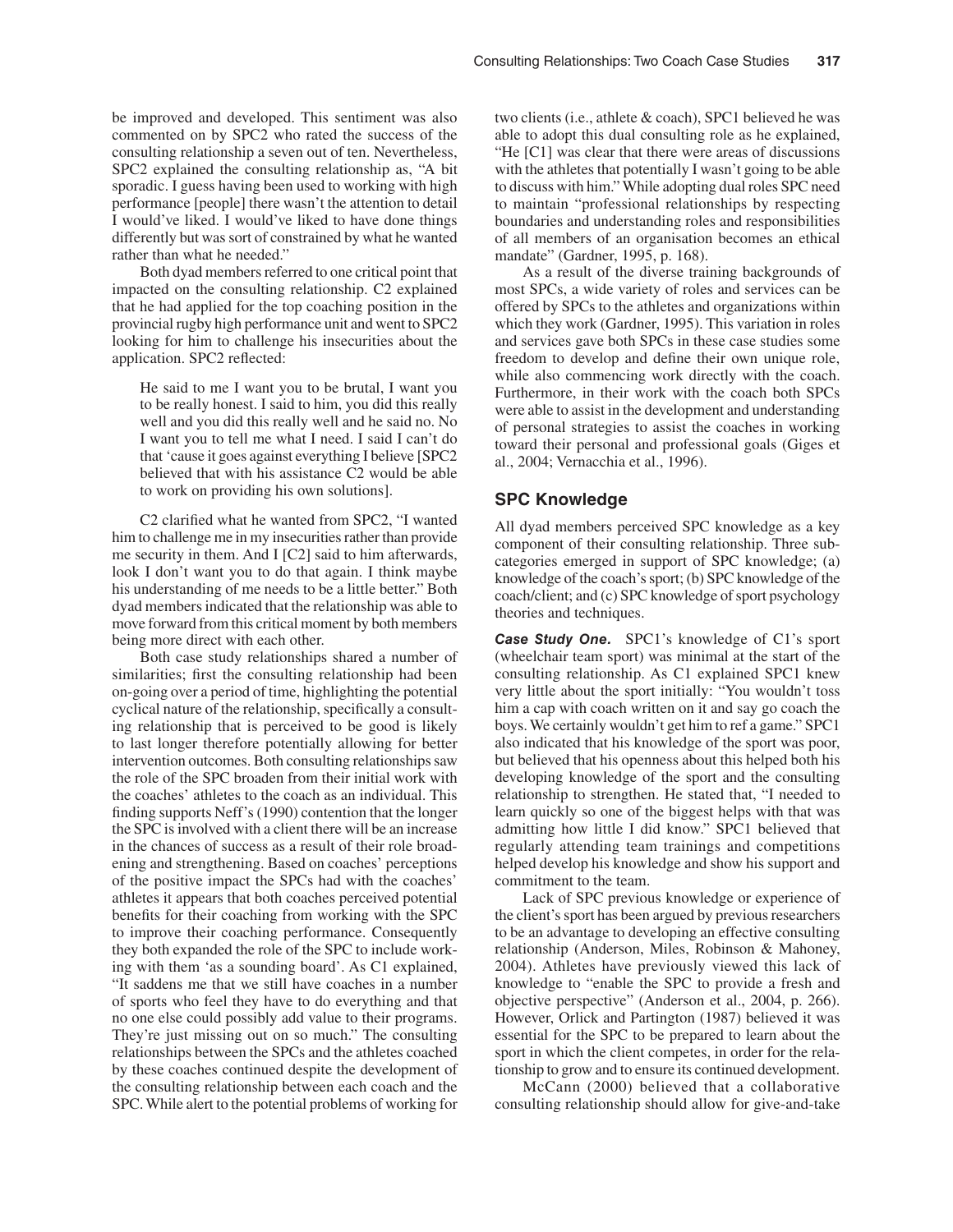of knowledge between the SPC and their client (who may be the senior partner in the relationship). He also believed that greater collaboration could occur as a result of the SPC sometimes admitting, "I don't have a solution to your problem. Perhaps we can work together and think of one?" (p. 210). Both case study members discussed the shared learning journey they had experienced during the consulting relationship. "I would say that we've grown together so that now we've probably moved beyond the teacher-pupil thing to equal mentors" (C1). Both members believed they learnt something from each other; as the SPC was learning from C1 about the wheelchair team sport, disability sport and the services he could provide, and the coach was also learning about himself and his coaching skills from the SPC. Furthermore, SPC1 believed that as a result of the consulting relationship he developed a greater "understanding of human rights on a bigger global level and the role that able-bodied [people] play in labeling people [as] disabled." McCann argued that this collaborative, partnership approach typically develops as the SPC gains a greater understanding of the requirements and demands of the client's sport.

Both C1 and SPC1 commented on the need for the SPC to have knowledge of sport psychology theories and techniques, in addition to being able to deliver the message effectively to those who they were working with. As C1 explained, "[The SPCs] need to know how to deliver the message and the skills that they're looking to equip the athletes and coaches with, in a way that's effective. So they've got to be able to deliver [i.e., communicate effectively]." SPC1 also commented that knowing how to deliver the message aided SPC effectiveness, he stated that, "knowing that you can make a difference and knowing that it doesn't matter how arrogant or macho they think they are, you can still help them."

*Case Study Two.* In comparison, both members of case study two believed SPC2's knowledge of the coach's sport to be a "key factor in the start of the relationship" (C2). The coach commented on SPC2 having both played and coached rugby at a competitive level, he explained, "If you've got some runs on the board [experience] as a player then there's an unspoken baseline that you've achieved already, you don't have to try and prove yourself in any other way, cos you've been there and done that". Similarly, SPC2 believed that his knowledge and insight into rugby was very useful as it added to the development of the consulting relationship: "[Knowing] what players go through helps. You go, like x and they're like yeah and they've been through x." Researchers have previously argued that through demonstrating knowledge and experience of the athlete's sport, the SPC will gain their respect (Poczwardowski, Sherman, & Henschen, 1998). CS2 provides support for the need to extend sport knowledge to the role of the coach as well. In addition, having knowledge and understanding of the sport may also aid the SPC in understanding the struggles and problems that arise during training and competition

(Anderson et al., 2004). However, SPC2 did warn the following:

I've see lots of people operate in sports where they know lots about it and cross that boundary into coaching. I have actually caught myself doing that a couple of times with rugby players. Where I've had to go, I shouldn't have said that, that's me coaching. So I think it's really important that the coach and the athlete, and the coach in particular do know [that you are not a coach].

C2 explained, "Rugby was a starting point and we moved away from rugby to discuss other issues that were common amongst other high performance sports and he drew examples from other sports and coaches that were particularly useful for me" (C2). However, SPC2 viewed his knowledge of the high performance sport environment as "Probably the biggest issue with our relationship" as the C2 perceived SPC2 to have more experience within this environment and therefore viewed SPC2 to be the senior member of the consulting relationship. This led to SPC2 feeling frustrated as he felt that the coach wanted answers and because SPC2 had worked with high performance coaches previously the coach thought that he would be able to tell him what they do and what would make him a better coach. C2's perception that SPC2 was the senior partner in the relationship, with more experience at working in high performance sport environment, was an issue for SPC2 and adds weight to McCann's (2000) recommendations of adopting "a partnership approach (which) allows for give and take feedback to the SPC, and plenty of flexibility" (p. 210).

As with the previous case study relationship, C2 believed it essential that SPC2 needed to demonstrate knowledge of sport psychology theories and techniques. He explained that as a player himself he had bad experiences working with a number of unaccredited (i.e., noncertified) individuals, who had passed themselves off as SPCs, but who were not knowledgeable. He believed knowledge of sport psychology theories and techniques are important as, "I'm someone who always wants to know why, I don't want someone to sell me short on the 'why', I want to know there's some depth of understanding." In a recent study of SPC views on effective sport psychology consulting Sharp and Hodge (2011) reported that SPC knowledge of both general psychology and mental skills training techniques was essential to enable the individual SPC to understand a wide variety of consulting approaches. Having this underlying knowledge was believed to be essential to assist the SPC to choose the most appropriate approach that would best meet the needs of the individual client.

Finally knowledge of the client and their needs was regarded as an important component of an effective consulting relationship by both CS2 members. C2 believed it was essential for the SPC to understand the coach with whom they are working "what makes him tick;" the environment in which the coach was working and the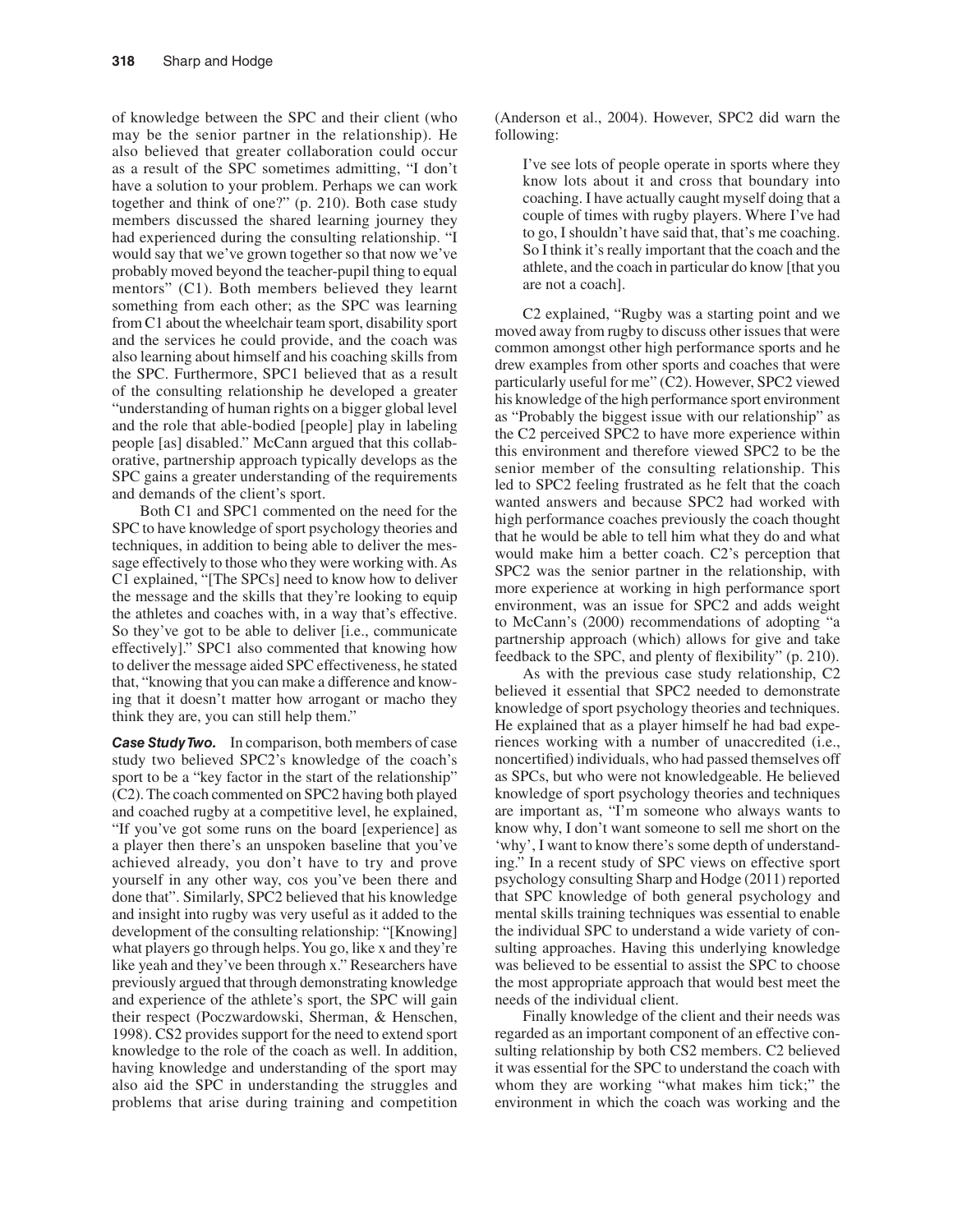pressures and demands placed upon him. However, C2 indicated that this was an area that the current relationship with his SPC could improve upon. While Giges et al. (2004) advocated for the need to be mindful of the personal needs of the coaches that SPCs are working with; the current findings provide empirical support for the importance of adopting this consulting approach when working with coaches.

In addition, Giges et al. (2004) argued that knowledge is a primary source of respect and that it is unsurprising that high performers in most fields approach expert practitioners to provide them with the knowledge they require to excel. Within the SPC context it is unsurprising that coaches would approach SPCs to develop and improve the mental aspects of their coaching, therefore it is essential that SPCs have the necessary level of knowledge of sport, psychology, and the coaches' needs.

### **Trust**

The category of trust emerged as key to an effective consulting relationship within both case studies and was reflective of the mutual trust that existed between the coach and the SPC. Members of both case studies commented that they trusted the other member in the consulting relationship. SPC1 commented, "Gaining trust… I think that develops into a relationship that then gives you permission to then explore other areas." Trust included the subcategories of (a) the SPC needs to work to gain client trust; and (b) confidentiality is essential.

*Case Study One.* SPC1 believed there was a need to develop the coach's trust throughout the consulting relationship. SPC1 believed trust was gained through not promising more than you could deliver. He stated that, "I'm not over-promising and just being clear on how the relationship is going to work… It's built on trust and that's part of saying what you can do, when you can do it and not over-promising and under-delivering". The coach described his trust in the SPC as, "Letting the experts do their thing… I like to very much give people their responsibility and that's what their skill is; give them the free rein". This finding supported Gardner's (2001, p.37) assertion that "Earning trust and becoming accepted as an insider is a process not an event." Similarly, Ravizza (1988) believed that gaining a thorough understanding of client needs and clearly explaining the psychological support services that can be provided aided the development of a trusting relationship.

Trust was also perceived to be a function of confidentiality within case study one. Both dyad members revealed that although confidentiality was never formally discussed they both believed that, "If you didn't honor confidentiality then you'd be breaching your relationship and it would not be the right thing to do…" (C1). SPC1 explained how he developed trust through ensuring confidentiality, "They can talk to you and know that's where it will go [i.e., no further], unless they give you permission to do otherwise. I don't think I've ever broken that trust

and I think that's important." Despite the boundaries of confidentiality not being explicitly identified between the SPC and coach in this case study; some authors have argued that there is a need for SPCs to clearly define their roles, responsibilities and boundaries to assist the development of a trusting, effective consulting relationship (e.g., Sharp & Hodge, 2011).

Furthermore, the boundaries of this consulting relationship and the evolution in SPC1's dual-role working with the coach and his athletes created a challenge for SPC1 and his need to respect confidentiality in relation to discussions about team athletes with the coach. C1 explained that, "Even though they [the athletes] knew that our [SPC coach] relationship was pretty tight, they knew that if they said something to [SPC1] in confidence, he would maintain that, and only deliver to me what I needed to know from a coach perspective. I would never push it, I would never say 'come on mate, give us the real goss [gossip/information] here.'" "The potential challenges to confidentiality in this relationship were unsurprising when considering the dual role the SPC adopted when working with both the coach and his athletes. This case study provides a brief but novel insight into the challenging and complex nature of adopting multiple roles with coaches and their athletes. Some dual relationships are unavoidable and in themselves are not unethical (Younggren & Gottlieb, 2004). However, Hays (2006) advises practitioners to consider whether any particular relationship or action is, or might be, exploitative or harmful to those you are working with when adopting dual roles. In some situations, it has been suggested that, "rigid maintenance of a singular role or relationship could potentially become unhelpful, harmful, or destructive" (Hays, 2006, p. 228). Therefore, SPCs should be aware of the potential challenges and expectations that they may be faced with, in adopting dual roles and ask themselves, "Whose needs are being met through working together?" and "Is there a risk of exploitation or harm to the client?" Furthermore, ensuring that adequate peer support and/or supervision is in place for the SPC to discuss and resolve any challenges to confidentiality that may arise is essential (Andersen, 2000; Sharp & Hodge, 2011).

C1 discussed the need for openness within a consulting relationship to assist with the development of trust. He stated that, "You've got to really open yourself up, I'm not too sure how many people could really do that. He knows my soul inside out. I don't have any problems with that, I trust him with my life." Such a willingness to self-disclose should allow SPCs to gain a more detailed understanding of the coach and their motives and to provide individualized feedback and assistance for their development (Giges et al., 2004).

*Case Study Two.* C2 commented that SPC2's professional approach to the consulting relationship enabled him to trust him completely. C2 believed his trust in SPC2 was developed through SPC2's behavior; he stated that, "I've got no reason not to trust him, I think in his manner he demonstrates the ability to trust."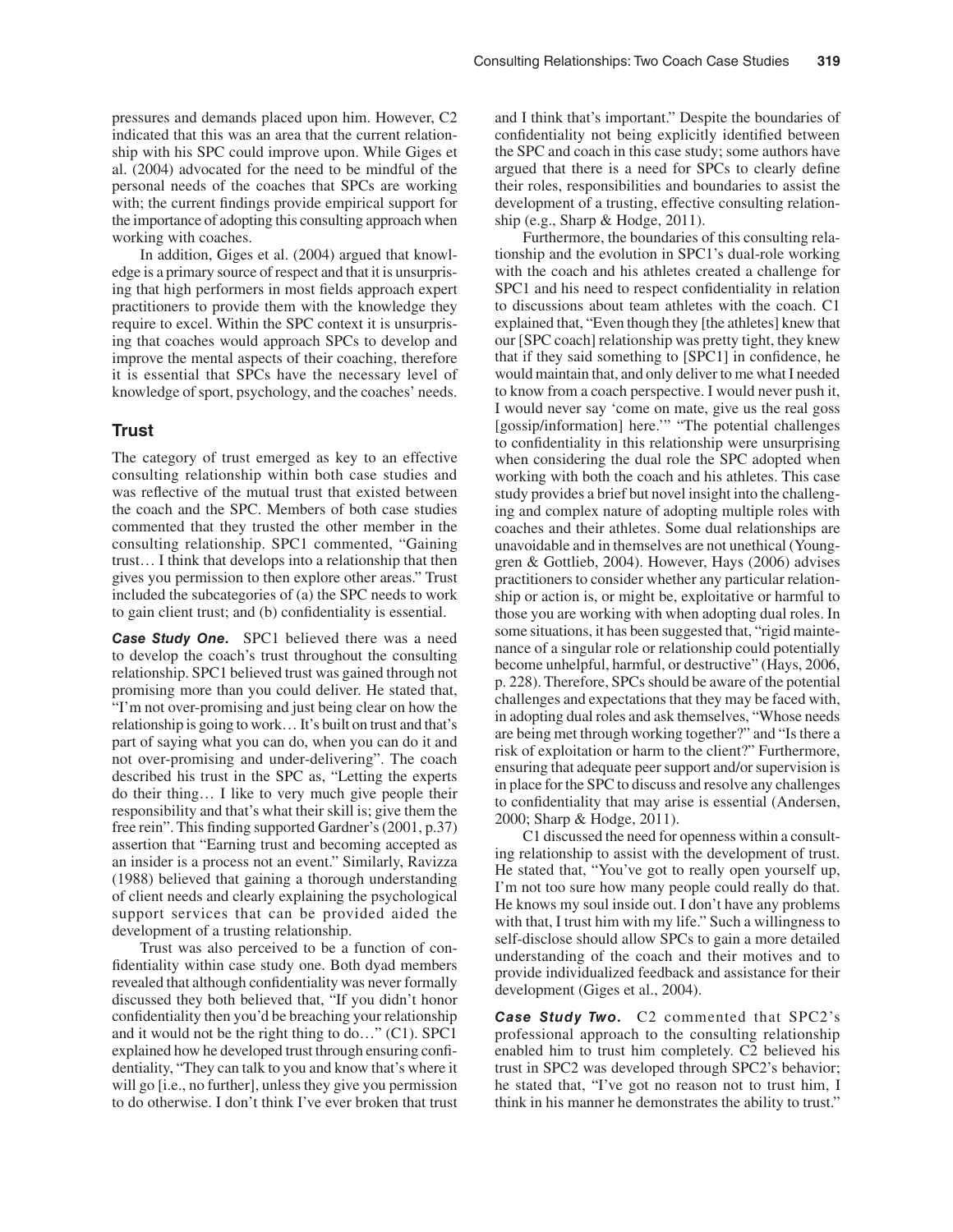Furthermore, C2 discussed that once trust was developed within the consulting relationship he was able to open up fully with SPC2. He explained, *"*I didn't want to share my inadequacies or doubts with my team and management in ways that would weaken my credibility. I wanted to talk about them [my doubts] with someone I knew I could trust and who could help me through them." Trusting relationships have been shown to encourage clients to openly discuss private, interpersonal, and environmental factors that influence their performance (Halliwell, 1990).

Both case studies highlighted the need for the SPC to demonstrate trustworthy behavior by listening to what the coach had to say, discussing the boundaries of confidentiality early in the relationship, and constantly reaffirming with the client that what they were discussing in consulting sessions would go no further. The development of trusting consulting relationships allowed members from both case studies to communicate freely and honestly with one another.

Both SPCs who participated in this investigation were SESNZ (national sport science organization) accredited/certified as "Mental Skills Trainers." As accredited members of SESNZ the individual SPC was expected to adhere to the SESNZ Code of Ethics. The SESNZ Code of Ethics explains that, "SESNZ members do not disclose information obtained professionally to any third party without the informed consent of the subject" (Retrieved May 10, 2012, from [http://www.sesnz.org.](http://www.sesnz.org.nz/Membership/) [nz/Membership/\)](http://www.sesnz.org.nz/Membership/). Despite this, both coaches implied that the boundaries of confidentiality were assumed and had not been explicitly clarified by the SPC. Considering the length of time both consulting relationships had been ongoing, the explicit discussion of confidentiality may possibly have been forgotten by both coaches. However, this does highlight the need for SPCs to continually clarify and reassure confidentiality with their clients. In addition, SPC1 explained how he found the boundaries of confidentiality had been challenged by C1. Gould (in Fifer, Henschen, Gould, & Ravizza, 2008) commented that clients will test their SPCs to see if they will maintain the boundaries of confidentiality, a process that will help the client develop trust in their SPC.

# **Friendship**

Three of the four case study participants believed that their consulting relationship had expanded to a friendship as a consequence of working closely together. Although friendship was not viewed as an essential component of an effective consulting relationship, it was perceived to be a bonus that helped to make their consulting relationship more effective. In support of the friendship theme, the subcategories of (a) common interests, (b) open communication, and (c) the need for clear boundaries emerged.

*Case Study One.* The category of friendship was discussed by both members of case study one. C1 stated that, "We're probably mates [friends] more now than coach-sportpsych, and that's grown [from] just I suppose

working together." Furthermore, SPC1 commented that C1 is, "an incredible man, he's a good friend to me and the wife and kids and everyone. He's a good guy". Both dyad members commented that common interests were a key aspect of their consulting relationship extending to the development of a friendship. SPC1 explained that, "Common interests, common passions, you know common dislikes… We seemed to be on the same page on all of those things."

Both individuals indicated that open and regular communication between dyad members helped develop their friendship. In the case of this consulting relationship both members lived in different cities in New Zealand and only met during training camps and competitions. As a result contact was primarily via e-mail and telephone, C2 stated that, "I'm too lazy to email him, [so] I just pick up the phone and ring him, [but] email when I have to. Communication is good and if he's busy he'll ring me back and vice versa." Considering the different locations this did not hinder the communication that flowed openly between both individuals, as both members were invested in maintaining open lines of communication. The emergence of this category highlights the need for clients within sport psychology consulting relationships to be aware of the need for them to be committed to and actively participating within the consulting relationship. Although previous research has highlighted the need for athletes to be invested to and willing to work within consulting relationships (e.g., Poczwardowski & Sherman, 2011; Sharp & Hodge, 2011), the current findings provide further support for the need for the coach (client) to be actively invested to the consulting relationship. Sexton and Whiston (1994), in their empirical review of counseling relationships, stated that the relationship with the client, and general characteristics such as relationships with family members have been found to strongly influence the development of the working alliance.

*Case Study Two.* C2 believed a personal friendship with SPC2 was needed for an effective consulting relationship, as he believed it would help both dyad members to gain a better understanding of each other. C2 identified a personal friendship with SPC2 as having a positive influence on the consulting relationship. He explained that, "I'd say we have a friendship. I could sit down and have a chat with the guy anytime and have a laugh; you know it doesn't have to be professional, it can be personal." C2 believed that friendship with SPC2 allowed him to open up on a personal level as well as a professional level which in turn assisted SPC2 in gaining knowledge of C2 and his working environment.

In contrast, SPC2 indicated that he did not have a friendship with the coach. He argued that friendship with a client is detrimental to SPC effectiveness, as the SPC becomes too emotionally involved with the individual and the consulting relationship. Despite these contrasting views on friendship both dyad members discussed the sharing of "war stories over a few beers" and "going to watch rugby matches together." By sharing these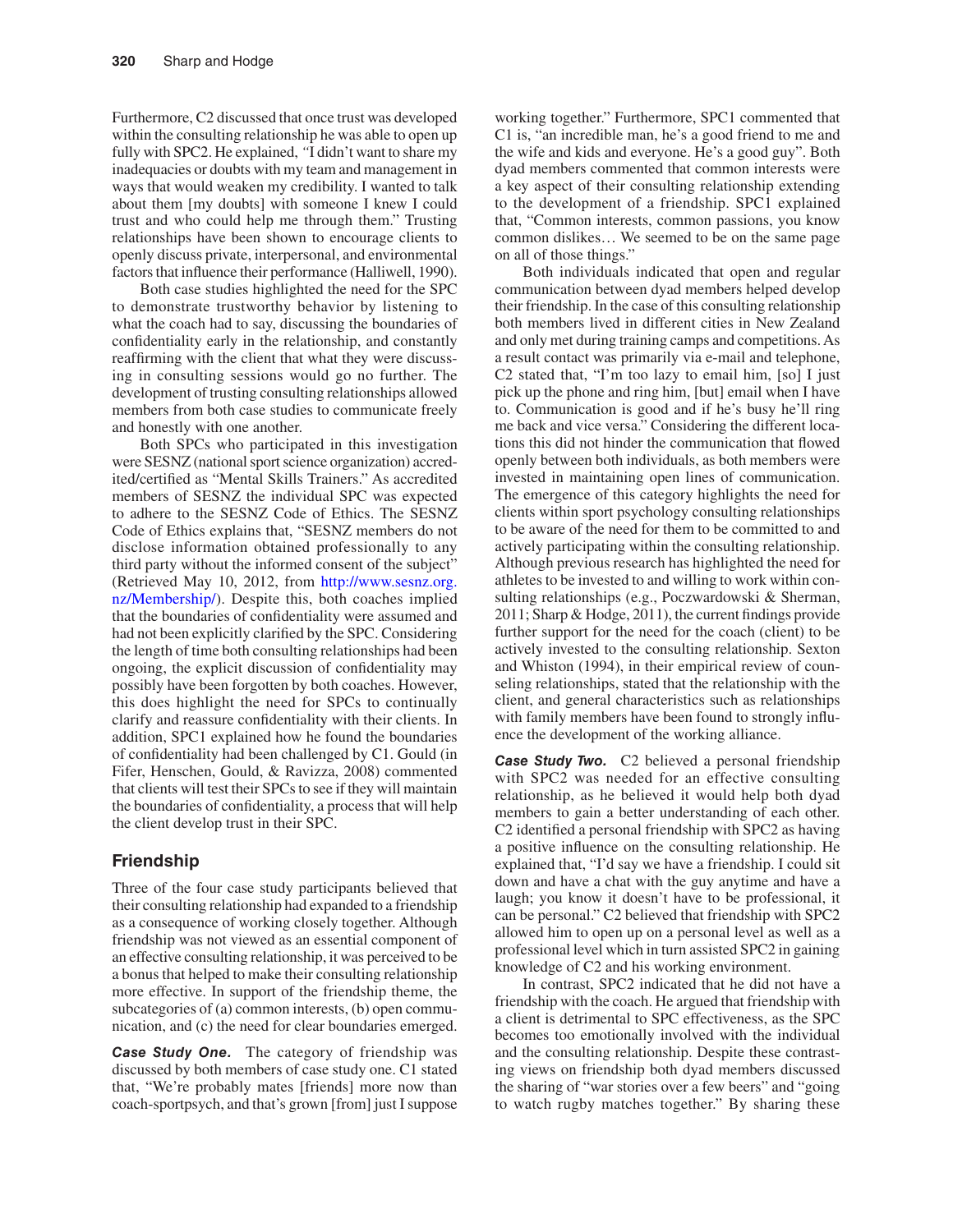experiences together these dyad members created a close bond that was interpreted differently by each member of the consulting relationship. Previous research has highlighted the need for SPCs to demonstrate positive interpersonal skill (e.g., friendly, personable, approachable, trustworthy behavior) as this aids effective interaction, rapport and empathy between the SPC and their client (Lubker, Visek, Geer & Watson, 2008; Sharp & Hodge, 2011). Although the present case study provides support for the need for the SPC to demonstrate these interpersonal skills, it does highlight the way in which clients can interpret these skills differently to the SPC. There is a need to again ensure that clear boundaries are in place to ensure this friendly behavior does not extend beyond the consulting relationship. Poczwardowski et al. (1998) argued that SPCs should employ both professional and ethical codes of conduct when approaching client issues and relationships. If occasions arise where boundaries become blurred the SPC should seek immediate advice and or support through peer support and supervision.

Considering Poczwardowski et al.'s (1998) recommendations, both case study members also identified the need for boundaries in the relationship. C2 indicated the need for "a line where the personal relationship stops and the professional relationship starts… There needs to be a distinction of where that is and [where] the professional part of the relationship is." This view was also supported by SPC2; he explained that the ability to be fully involved within a team, yet still maintain boundaries and a professional distance was essential to effective practice. The SPC explained how he had talked to the coach about the need for boundaries:

He's still at an age where he can go drinking with the players. He's Fijian and we had a few Fijians [on the team] who had a few Kava sessions [a kava ceremony is a traditional Fijian ceremony and social event where Kava (an alcoholic drink) is consumed] and he said to me come to the Kava. I said, 'Look I'd love to but I have to have some boundaries.' I like to be part of the team but I have to have some boundaries.

## **Fitting in With Team Culture: Case Study One**

Both C1 and SPC1 commented that fitting into a team culture was essential for any SPC to create a successful consulting relationship. C1 stated that:

I've learnt that I wouldn't let just any [SPC] work with my team. I only go for people who I think would fit in. I'm sure there's going to be those out there that would just [not be appropriate], because my boys are pretty well tuned [know what they want] and they'd just simply scare them off.

In support of fitting in with team culture two subcategories emerged: (a) SPC must be embedded in the

team; and (b) SPC must show understanding of the team protocols and operating procedures. To fit in with the team culture C1 believed it was essential that SPC1 be embedded within the team and not work with them on isolated occasions. He commented that it was key that the SPC was, "Part of the team family… He would be on our bench [during the game] and with the team touring. He would come to camps and do stuff with the camps, so they were seen as being part of the [wheelchair team sport] program." In the case of SPC1, "He's part of the team, he just happens to be the guy that does mental skills. He's part of that [wheelchair team sport] family, he's passionate about the [wheelchair sports team]." In addition, SPC1 believed his gender and physical presence helped him to fit in with the team culture; he commented that; "It's a macho environment in the quadriplegic [wheelchair sport] environment. There's a lot of testosterone that doesn't go anywhere, 'cause of the disability. [Being male] helped to connect and fit in… being a big rugby player helped as well."

C1 also commented that to fit in with the team culture the SPC needs to show an understanding of the team, its players and staff members to operate effectively. "I make decisions based on how the team operates. I work hard on trying to make sure that the staff who work with the team, believe in the team. If they don't and they don't fit in it impacts on their effectiveness" (C1). SPC1 commented that to fit in with team culture SPCs must be prepared to support the team by being prepared to fulfill multiple roles/tasks as needed. SPC1 stated that:

Doing whatever it takes to work with the team and be part of that team. Whether that's transferring them in and out of cars, or taking them to the toilet. You just roll your sleeves up and do it… Show you're prepared to do more than just the glamour.

Both dyad members in CS1 highlighted the importance of the SPC fitting in with the team's culture. This was achieved by SPC1 being embedded in the coach's competitive environment and demonstrating an understanding of the team, its members and the team dynamics. A number of authors have previously discussed the importance of assessing the subculture of the sporting environment in which the SPC is working; the people, team members, and the support and management staff that the SPC may have possible interactions with (Poczwardowski & Sherman, 2011; Ravizza in Fifer et al., 2008). CS1 provides clear examples of how SPC1 went about 'fitting in', while also highlighting the need for the SPC to ensure that adequate time is allowed to develop this awareness and understanding of team culture that would enable her/him to work effectively within a team environment.

#### **Flexibility: Case Study Two**

The need for flexibility within the consulting relationship emerged as an essential component of SPC effectiveness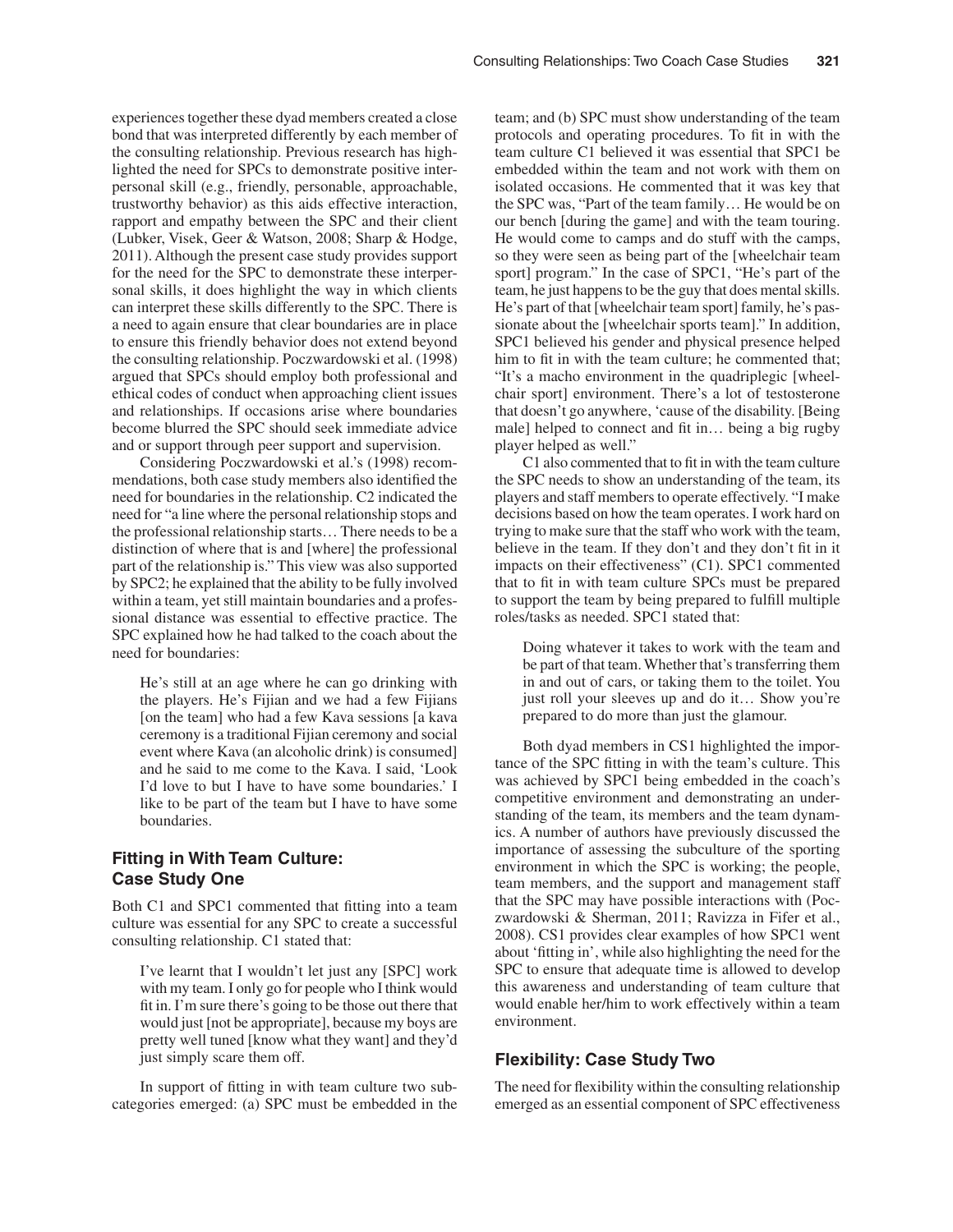for both SPC2 and C2. Two subcategories emerged in support of flexibility; (a) flexibility in format; (b) flexibility in consulting approach. This consulting relationship was described by both individuals as being informal, with consulting sessions being flexible in structure, content, and location. Both individuals indicated that consulting sessions occurred in a number of different locations, with the content of consulting discussions being determined by either the situation the coach was in, or by what the coach wanted to discuss. C2 commented that he would speak with SPC2 when the opportunity arose, "I'd go out to his office... [or] we'd have a beer after training. Occasionally I'd go and see him at home, have a cup of coffee and a chat. If he was there at half-time, depending on the flow of the game, I'd say 'well, what do you think?"

Considering the multiple roles and many demands placed on coaches the need for flexibility within the consulting relationship was unsurprising. If SPCs are going to provide psychological support for coaches, they must be aware of the need for the consulting relationship to be flexible in structure, content, length, and location in order for session to be flexible to ensure the coach's needs were met.

SPC2 discussed how he felt that he had to adapt his consulting approach to be more flexible when working with C2. He explained that, "I'm very structured in the way I work. I do lots of CBT [Cognitive Behavioural Therapy], lots of pencil paper stuff and [Coach 2] didn't take to that very well and I struggled then." However, SPC2 indicated that as a result of the consulting relationship he learnt to be adaptable and work in less than ideal conditions (from his perspective). He explained one example where he was asked to consult with C2's team, "I said where am I going to do it, have you got a projector? Nah, it's just a white board; the guys will be eating some dinner at the same time, you're going to have to show them [demonstrate the mental skills training method]." In their pioneering research into SPC effectiveness Orlick and Partington (1987) found that poorly rated SPCs typically demonstrated a lack of flexibility. These individuals were found to be inflexible in their approach to meeting individual client's needs and imposed the methodology they wanted to use. Similarly, in his discussion of the development and implementation of mental skills training for professional baseball players, Ravizza (1990) commented on the need for flexibility. He believed that flexibility allowed him to adjust to situations as they arose, which was especially important in the professional baseball environment where changes in management and players were a regular occurrence. As he stated, "In every situation there is the ideal way to do your job, and then there is reality" (p. 331).

### **Summary**

These two case study relationships provided novel insights into applied consultancy work with coaches in addition to gaining an understanding of the com-

ponents necessary for the development of an effective consulting relationship between a SPC and coach. Results indicated the need for the SPC to possess knowledge of psychological theories and techniques, to develop a good knowledge and understanding of the needs of the client, and to develop an understanding of the sport environment in which the coach operates. In addition, trust was found to be a key component to an effective consulting relationship between the coach and SPC; and trust was established through clarifying the boundaries of confidentiality and regularly reaffirming those boundaries with the coach. While friendship was not perceived to be an essential component of an effective consulting relationship friendship was believed to have evolved between the SPC and coach in both case studies. This finding highlighted how the interpersonal skills demonstrated by SPCs can be perceived by clients as friendly behavior and therefore further highlighted the importance of ensuring professional and ethical boundaries are maintained at all times.

Findings from the present investigation will be of interest to sport psychology practitioners who are currently working with coaches or interested in working with coaches. Practitioners should consider how best they can effectively develop the consulting relationship and the trust between themselves and the coach/client they work with. In addition, consideration should be given to how they can best fit in with the culture of the sports they are working with through appearing flexible in their working practice. Results need to be considered in light of the methodological strengths and limitations. The investigation reflects two consulting relationships between two male coaches and SPCs from team sports in New Zealand and therefore cannot be expected to be representative of all consulting relationships between coaches and SPCs. Specifically, consulting relationships between female coaches and SPCs and mixed gender relationships may raise a number of different relationship elements that are not represented within the current case studies; therefore, caution should be taken when considering the application of the current findings to these relationships. Future research should consider the potential impact of the gender of dyad members on the consulting relationships between coaches and SPCs. In addition, both coaches within the case studies presented requested the services of the SPCs and were receptive to the services offered. Further research is needed to examine the variety of scenarios through which the SPC comes to work with the coach. Finally, more research is needed into the sport psychology support services provided to coaches at all levels of sport. Both the SPCs faced numerous challenges with regard to their boundaries of practice. Considering this, there is a need for further exploration of the ethical challenges SPCs face which also highlights the need for SPCs to have (peer) supervision in place to help individuals deal with these challenges.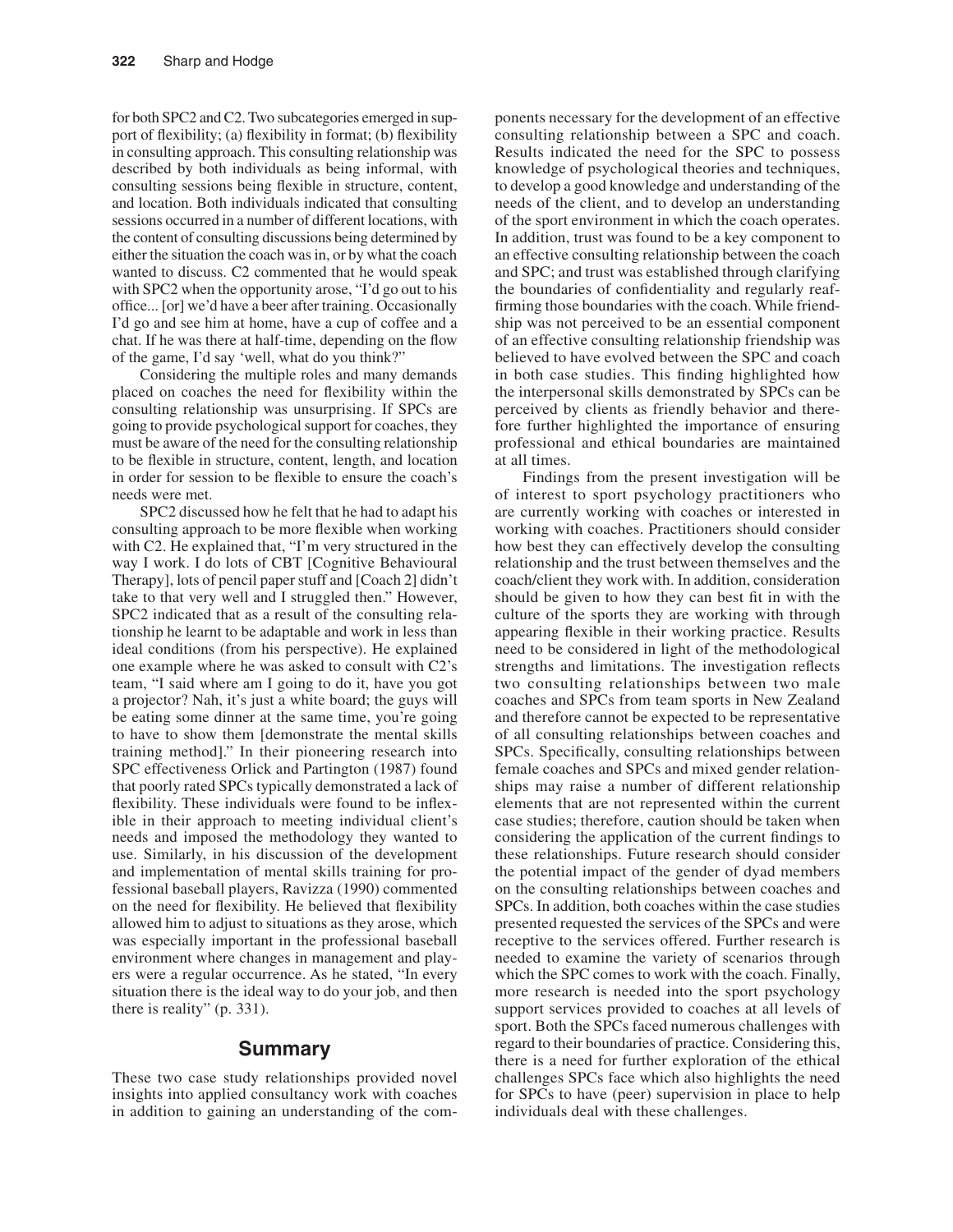# **References**

- Andersen, M.B. (2000). Beginnings: Intakes and the initiation of relationships. In M.B. Andersen (Ed.), *Doing Sport Psychology* (pp. 3–16). Champaign, IL: Human Kinetics.
- Andersen, M.B. (2004). Transference and countertransference. In G.S. Kolt & M.B. Andersen (Eds.), *Psychology in the physical and manual therapies* (pp. 71–80). Edinburgh, Scotland: Churchill Livingstone.
- Anderson, A., Miles, A., Robinson, P., & Mahoney, C. (2004). Evaluating the athlete's perception of the sport psychologist's effectiveness: What should we be assessing? *Psychology of Sport and Exercise, 5,* 255–277. [doi:10.1016/](http://dx.doi.org/10.1016/S1469-0292(03)00005-0) [S1469-0292\(03\)00005-0](http://dx.doi.org/10.1016/S1469-0292(03)00005-0)
- Andersen, M.B., & Williams-Rice, B.T. (1996). Supervision in the education and training of sport psychology service providers. *The Sport Psychologist, 10,* 278–290.
- Bowes, I., & Jones, R.L. (2006). Working at the edge of chaos: Understanding coaching as a complex, interpersonal system. *The Sport Psychologist, 20,* 235–245.
- Fifer, A., Henschen, K.P., Gould, D., & Ravizza, K. (2008). What works when working with athletes. *The Sport Psychologist, 22,* 356–377.
- Fletcher, D., & Scott, M. (2010). Psychological sress in sports coaches: A review of concepts, research and practice. *Journal of Sports Sciences, 28,* 127–137. [PubMed](http://www.ncbi.nlm.nih.gov/entrez/query.fcgi?cmd=Retrieve&db=PubMed&list_uids=20035490&dopt=Abstract) [doi:10.1080/02640410903406208](http://dx.doi.org/10.1080/02640410903406208)
- Gardner, F. (1995). The coach and the team psychologist: An integrated organisational model. In S.M. Murphy (Ed.), *Sport psychology interventions* (pp. 147–175). Champaign: Human Kinetics.
- Gardner, F.L. (2001). Applied sport psychology in professional sports: The team psychologist. *Professional Psychology, Research and Practice, 32*(1), 34–39. [doi:10.1037/0735-](http://dx.doi.org/10.1037/0735-7028.32.1.34) [7028.32.1.34](http://dx.doi.org/10.1037/0735-7028.32.1.34)
- Gelso, C.J., & Hays, J.A. (1998). *The psychotherapy relationship: Theory, research, and practice*. London: John Wiley & Sons.
- Gould, D., Greenleaf, C., Guinan, D., & Chung, Y. (2002). A survey of U.S. Olympic coaches: Variables perceived to have influenced athlete performances and coach effectiveness. *The Sport Psychologist, 16,* 229–250.
- Gould, D., Hodge, K., Peterson, K., & Petlichkoff, L. (1987). Psychological foundations of coaching: Similarities and differences among intercollegiate wrestling coaches. *The Sport Psychologist, 1,* 293–308.
- Giges, B., Petitpas, A.J., & Vernacchia, R.A. (2004). Helping coaches met their own needs: Challenges for the sport psychology consultant. *The Sport Psychologist, 18,* 430–444.
- Halliwell, W. (1990). Providing sport psychology consulting services in professional hockey. *The Sport Psychologist, 4,* 369–377.
- Hays, K.F. (2006). Being fit: The ethics of practice diversification in performance psychology. *Professional Psychology, Research and Practice, 37,* 223–232. [doi:10.1037/0735-](http://dx.doi.org/10.1037/0735-7028.37.3.223) [7028.37.3.223](http://dx.doi.org/10.1037/0735-7028.37.3.223)
- Horn, T.S. (2002). Coaching effectiveness in the sport domain. In T.S. Horn (Ed.), *Advances in sport psychology* (pp. 309–354). Champaign, IL: Human Kinetics.
- Horvath, A.O. (2001). The alliance. *Psychotherapy (Chicago, Ill.), 38,* 365–372. [doi:10.1037/0033-3204.38.4.365](http://dx.doi.org/10.1037/0033-3204.38.4.365)
- Horvath, A.O. (2006). The alliance in context: Accomplishments, challenges, and future directions. *Psychotherapy (Chicago, Ill.), 43,* 258–263. [PubMed](http://www.ncbi.nlm.nih.gov/entrez/query.fcgi?cmd=Retrieve&db=PubMed&list_uids=22122094&dopt=Abstract) [doi:10.1037/0033-](http://dx.doi.org/10.1037/0033-3204.43.3.258) [3204.43.3.258](http://dx.doi.org/10.1037/0033-3204.43.3.258)
- Jowett, S., & Poczwardowski, A. (2007). Understanding the coach-athlete relationship. In S. Jowett & D. Lavallee (Eds.), *Social psychology in sport* (pp. 3–14). Champaign, IL: Human Kinetics.
- Lubker, J.R., Visek, A.J., Geer, J.R., & Watson, J.C. (2008). Characteristics of an effective sport psychology consultant: Perspectives from athletes and consultants. *Journal of Sport Behavior, 31,* 147–165.
- McCann, S.C. (2000). Doing sport psychology in the really big show. In M.B. Andersen (Ed.), *Doing sport psychology* (pp. 209–277). Champaign, IL: Human Kinetics.
- Neff, F. (1990). Delivering sport psychology services to a professional sport organization. *The Sport Psychologist, 4,* 378–385.
- Norcross, J.C. (2002). *Psychotherapy relationships that work: Therapist contributions and responsiveness to patients*. Oxford: Oxford University Press Inc.
- Orlick, T., & Partington, J. (1987). The sport psychology consultant: Analysis of critical components as viewed by Canadian Olympic athletes. *The Sport Psychologist, 1,* 4–17.
- Paquette, K.J., & Sullivan, P. (2012). Canadian curling coaches' use of psychological skills training. *The Sport Psychologist, 26,* 29–42.
- Partington, J., & Orlick, T. (1987). The sport psychology consultant: Olympic coaches' view. *The Sport Psychologist, 1,* 95–102.
- Petitpas, A.J., Giges, B., & Danish, S.J. (1999). The sport psychologist-athlete relationship: Implications for training. *The Sport Psychologist, 13,* 344–357.
- Poczwardowski, A., & Sherman, C.P. (2011). Revisions to the sport psychology service delivery (SPSD) heuristic: Explorations with experienced consultants. *The Sport Psychologist, 25,* 511–531.
- Poczwardowski, A., Sherman, C.P., & Henschen, K.P. (1998). A sport psychology service delivery heuristic: Building on theory and practice. *The Sport Psychologist, 12,* 191–207.
- Ravizza, K. (1990). SportPsych consultation issues in professional baseball. *The Sport Psychologist, 4,* 330–340.
- Ravizza, K. (1988). Gaining entry with athletic personnel for season long consulting. *The Sport Psychologist, 2,* 243–254.
- Price, F.L., & Andersen, M.B. (2000). Into the maelstrom: A five year relationship from college ball to NFL. In M.B. Andersen (Ed.), *Doing sport psychology* (pp. 193–206). Champaign, IL: Human Kinetics.
- Robson, C. (2002). *Real world research: A resource for social scientists and practitioner-researchers* (2nd ed.). Oxford: Blackwell Publishers.
- Rotella, B., Boyce, B.A., Allyson, B., & Savis, J.C. (1998). *Case studies in sport psychology*. London: Jones & Barlett Publishers.
- Sexton, T.L., & Whiston, S.C. (1994). The status of the counseling relationship: An empirical review, theoretical